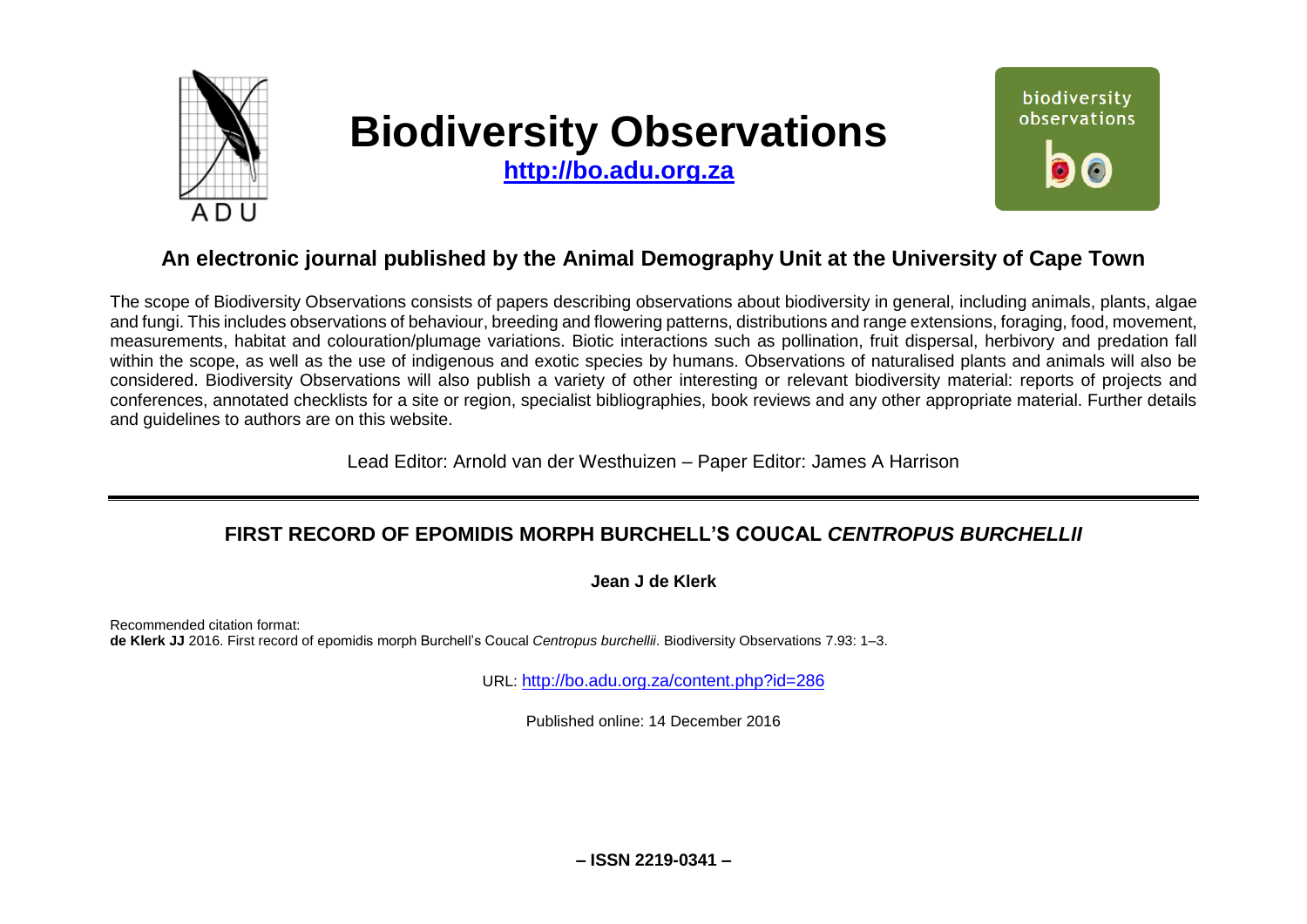## **PLUMAGE**

## **FIRST RECORD OF EPOMIDIS MORPH BURCHELL'S COUCAL** *CENTROPUS BURCHELLII*

*Jean J de Klerk*

*Wildlife Management, Stenden South Africa, 1 Grand Street, Port Alfred, 6170, South Africa Email:Jacques.de.klerk@stenden.com*

Dark morphs of birds, often referred to as epomidis or melanistic forms, have been recorded in various species, such as coucals (Zimmerman *et al.* 1999), francolins (Roy, 2010), Osprey *Pandion halieatus* (Clark, 1998), and harriers (Olson and Osborn, 2000).

Epomidis forms of Senegal Coucal *Centropus senegalensis* have been recorded in humid coastal west Africa (Payne, 2005; Zimmerman et al. 1999). Demey et al. (2001), however, stated that these birds do not occur more than 200 km from the coast. No confirmed records have been recorded for the other coucal species.

On 24 October 2014 at 17h50, I observed a Burchell's Coucal *Centropus burchellii* in Port Alfred (S33° 36' 05.5" E26° 52' 41.1"), Eastern Cape, South Africa. It was calling, producing the iconic call of this species. This coucal was then joined by what I first thought was a Black Coucal *Centropus grillii*, due to its completely black chest. This soon seemed incorrect, owing to its red eye, the fact that it was not completely black, and that it seemed to have responded to the first coucal, which gave the typical Burchell's Coucal call.

The sighting was brief and no further detail could be observed. Following further research on the distribution of various coucals, I



*Figure 1: Dark morph Burchell's Coucal seen in Port Alfred, clearly showing the dark throat, red eye and rufous body Jacques de Klerk.*

noted that there are no records of Black Coucal or Senegal Coucal anywhere near Port Alfred, making it highly unlikely that the individual in question was either of these (SABAP2 website [http://sabap2.adu.org,](http://sabap2.adu.org/) consulted October 2014).

The following days were spent at the same locality trying to find and record the bird I spotted, with no luck, although I could hear and see Burchell's Coucals in the area. Four days later, on the evening of 28 October, I spotted the same bird in the distance and could get some record images (Figures 1 and 2) and a 21 second video of it calling [\(https://www.youtube.com/watch?v=EL2Y27INiT0&feature=youtu.be\)](https://www.youtube.com/watch?v=EL2Y27INiT0&feature=youtu.be))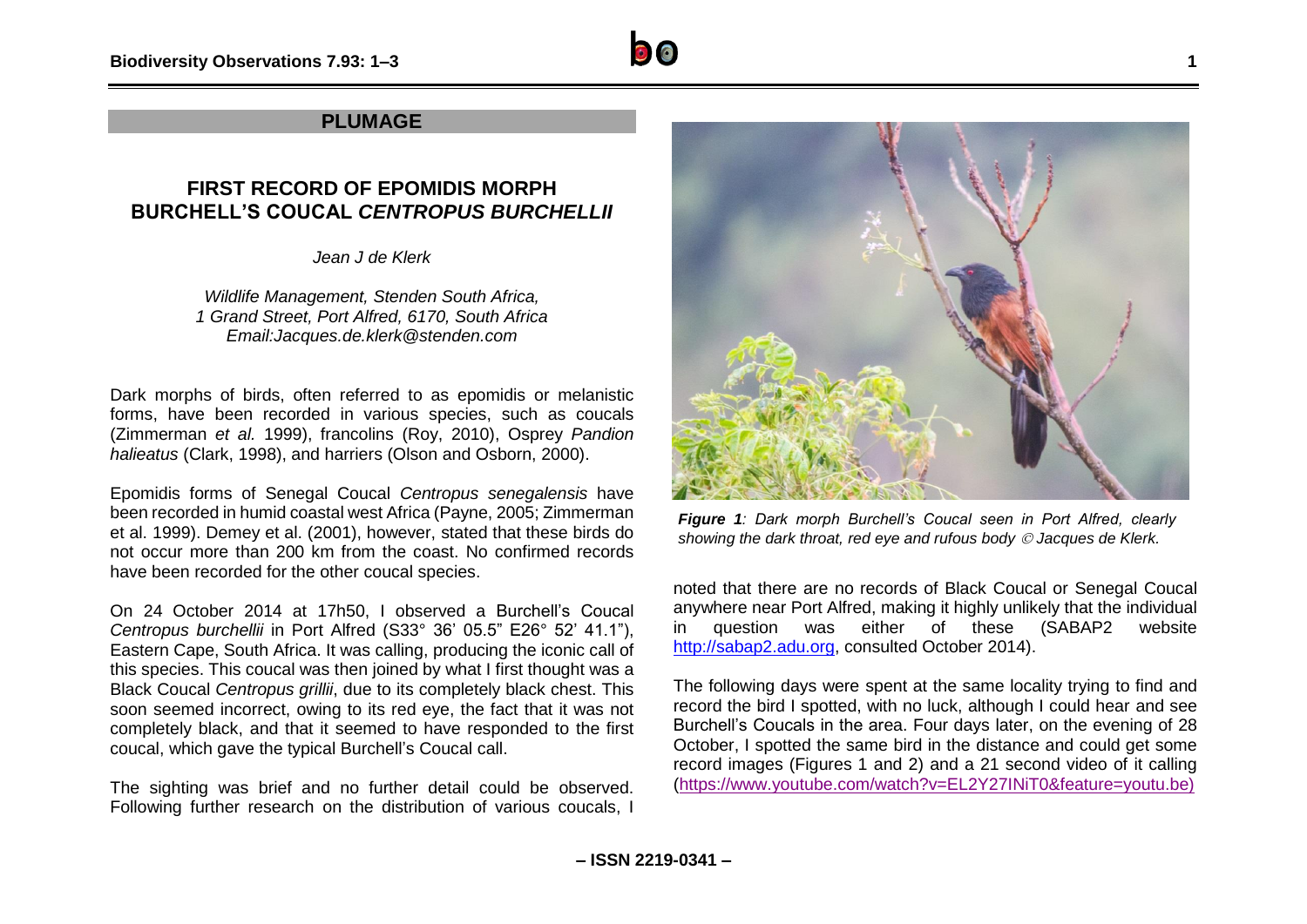

*Figure 2: Full view of the bird with some barring visible on the rump above the tail. Jacques de Klerk.*

Looking closely at the images, it was clear that the specific bird showed definite barring on the rump (Figures 3 and 4), which eliminated Senegal Coucal (Erritzøe et al. 2012, Vernon & Dean 2005). Still not being entirely sure what species the bird could be, I sent images to Trevor Hardaker for assistance with identification.

After debate and discussion with a group of experts, and taking all aspects mentioned above into consideration, it was concluded that the bird was indeed a dark morph of Burchell's Coucal, and with that, the first proven record of this morph occurring in Burchell's Coucal (T Hardaker pers. comm.).

To my knowledge the bird has not been spotted again.



*Figure 3: Barring clearly visible on the rump of the bird, pointing identification to Burchell's Coucal Jacques de Klerk.*